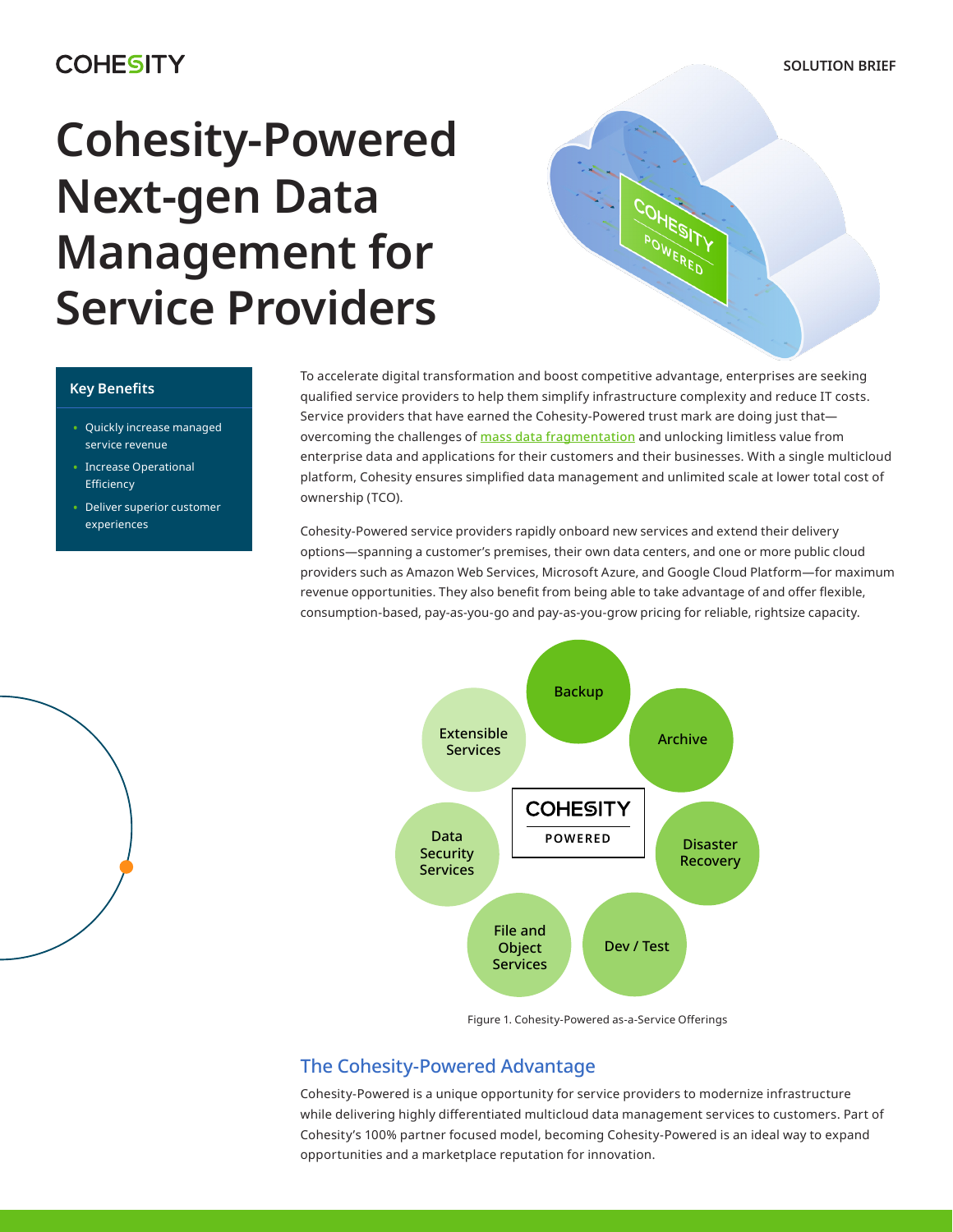**77% of service providers will require some level of IT transformation over the next three years to meet the changing needs of their customers and remain competitive.**

**"**

#### **- Forrester**

Enterprises struggling to manage legacy data silos recognize the value of Cohesity's hyperscale simplicity and have begun to request it for their own organizations. That's why authorized service providers now feature the Cohesity-Powered logo in their marketing materials as a signal to customers and prospects that their data management foundation is proven, enterprise-grade Cohesity technology.

Cohesity and by extension Cohesity-Powered service providers are known for data management services capabilities featuring secure multi-tenancy, customer self-service, advanced global deduplication, and seamless multicloud mobility and management. With data security protection of Zero-Trust and [Threat Defense architectur](https://www.cohesity.com/next-gen-data-management/threat-defense/)e, they accelerate customer journeys to hybrid and multiclouds securely, and enable businesses to unlock greater value from data and applications. They accelerate customer journeys to hybrid and multiclouds, and empower their organizations and their customers' businesses to unlock greater value from data and applications.

# As-a-Service Solutions Accelerate Business Outcomes

Cohesity-Powered service providers are trusted to deliver one, many, or a complete value-added catalog of asa-service offerings built on proven reference architectures from Cohesity. These as-a-service offerings improve operational efficiency and customer experiences:



#### **Backup as a Service**

Rapid backup and recovery with a variety of options, including onsite data protection, direct backup to cloud, and cloud-native backup for traditional and modern data sources including Microsoft 365 Exchange Online, OneDrive and SharePoint Online.



#### **Archive as a Service**

Robust support for long-term data retention and compliance requirements across clouds with easy data access through global search.



**Disaster Recovery as a Service** 

Reliable off-site protection that ensures business continuity and resilience with lightning fast recovery at scale in case of a catastrophic event at a primary site.



#### **File and Object Services as a Service**

Beyond scale-out NAS for for content management, digital archives, video, and Splunk cold buckets. S3-compatible object services for unstructured data keeping and retrieving.



#### **Dev/Test as a Service**

Faster application delivery with dev/test provisioning in the cloud, supporting agile iterations, rapid cloning, and quick environment teardowns.



#### **Data Security Services**

Cyber-resilient services to safeguard backups with a proactive approach to deter, detect and respond to ransomware attacks.



#### **Extensible Services**

Customer data management services leveraging Cohesity Marketplace apps or integrations with industry-leading solutions.